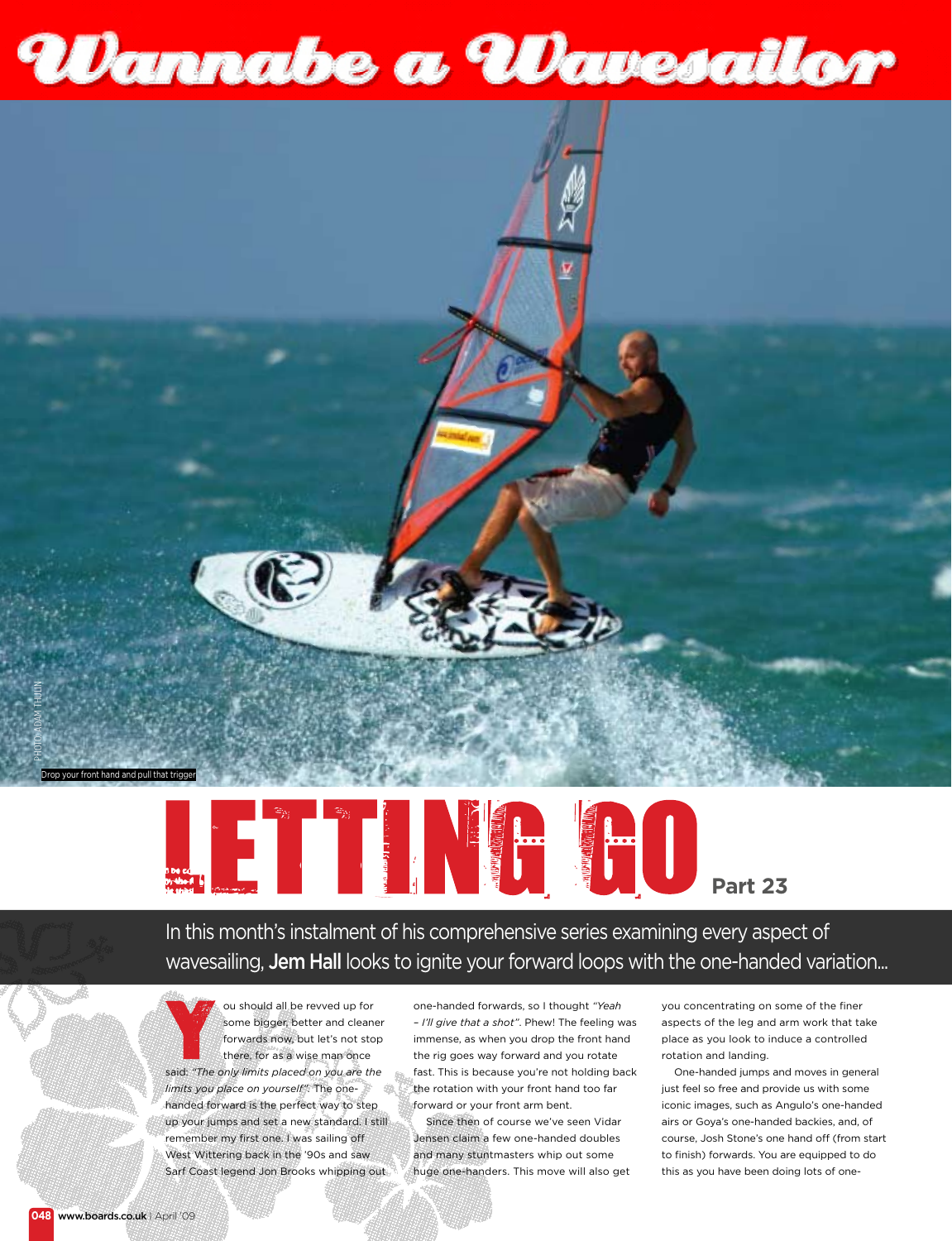handed jumps already! So feel the fear and do it anyway, and you will enjoy this amazing sensation. And yes, you will be needing those long lines to get away from your boom.

Let's use the formula to kick off and then get down to my pearls of wisdom later:

Who? The one-handed forward is for those of you who can loop off chop and small to big waves and control your rotation while having SOME temporal / spatial awareness as to what is happening. Basically if you're already forwarding then throw

presented later), but essentially it is a good old forward loop where you do the rotation with your front hand off and maybe even land one-handed. Some crazy mothers take the back hand (or both hands) off though. Your rig has to be guided forwards and across with the back arm to ensure you land without over rotating and in a position to sail away cleanly.

Where? In order to learn this move a medium sized ramp that's not too steep is best. This will give you enough height to get your hand off and rotate in enough time without having to change your wetsuit due

#### "If you don't go [one-handed] you won't know!" All wise surf dudes and chargers

some of these bad boys down – it's not a move for you pole vaulters.

Why? We must all look to consistently challenge ourselves, as by so doing our sessions will be more memorable and we will be placing ourselves in a learning state that will help us to master many moves. And it's fun! Yes, it is just that bit scary, but it will also improve your basic forwards, as you have to get that rig across you to avoid those vert pole vaults and land sweetly.

What? You have a few choices as to when to take your hand off (which will be

to over-rotation. Once you have them the sky's the limit and you can do it off big waves and small chop as well.

When? You can set up the rotation with both hands on, or do a big jump, drop the front hand and then rotate with both hands back on, but while you're learning it's best to get your front hand off as soon as you leave the wave – and, of course, do it early in your sailing session while mentally and physically fresh.

How? Let's take a closer look at onehanded rotational joy right now.

### **HALL'S** OMEWORK

Let's see some one-handers if you please, and of course some much improved regular forwards. Get your jumping high and vertical as we're going for the one-handed backie next, so once you're up there dangle, point and wave that front hand around. As the water warms up let those no / light wind wave days become waterperson sessions by embracing some surfing and SUPing.



YDAN THULIN



#### **SKYE HIGH &** VF-KANDF

Having taken on John's bigger and better forward tips from last month let's see what he has to say about going for the big one-hander.

"One-handed forwards are basically easy once you have forwards in the bag. All you need is a little more bottle!

"I have two techniques, the first of which is stolen from Vidar Jensen. You rotate with two hands and land with one hand. This is definitely the best method for lower, faster forwards. Initiate the forward like normal, but obviously stay hooked in. Once the rotation is started, drop the front hand and keep it out and away from the board until landing. If you do it right you can land fully planing.

"The other method is better for higher forwards. Basically do a big one-handed jump, and at the top put the back hand way back down the boom and then initiate your forward like normal – except your front hand is off. You may even have time to unhook in the air, which will give you a better landing."

Thanks for that John. A major exponent of the latter version is Matt Pritchard. If you want even more style then go for dropping the front hard before you take off and keep it off all the way through the rotation and landing in a true Josh Stone stylee.

**John Skye is sponsored by RRD Boards, Naish Sails, Xcel Wetsuits, and MFC Fins**